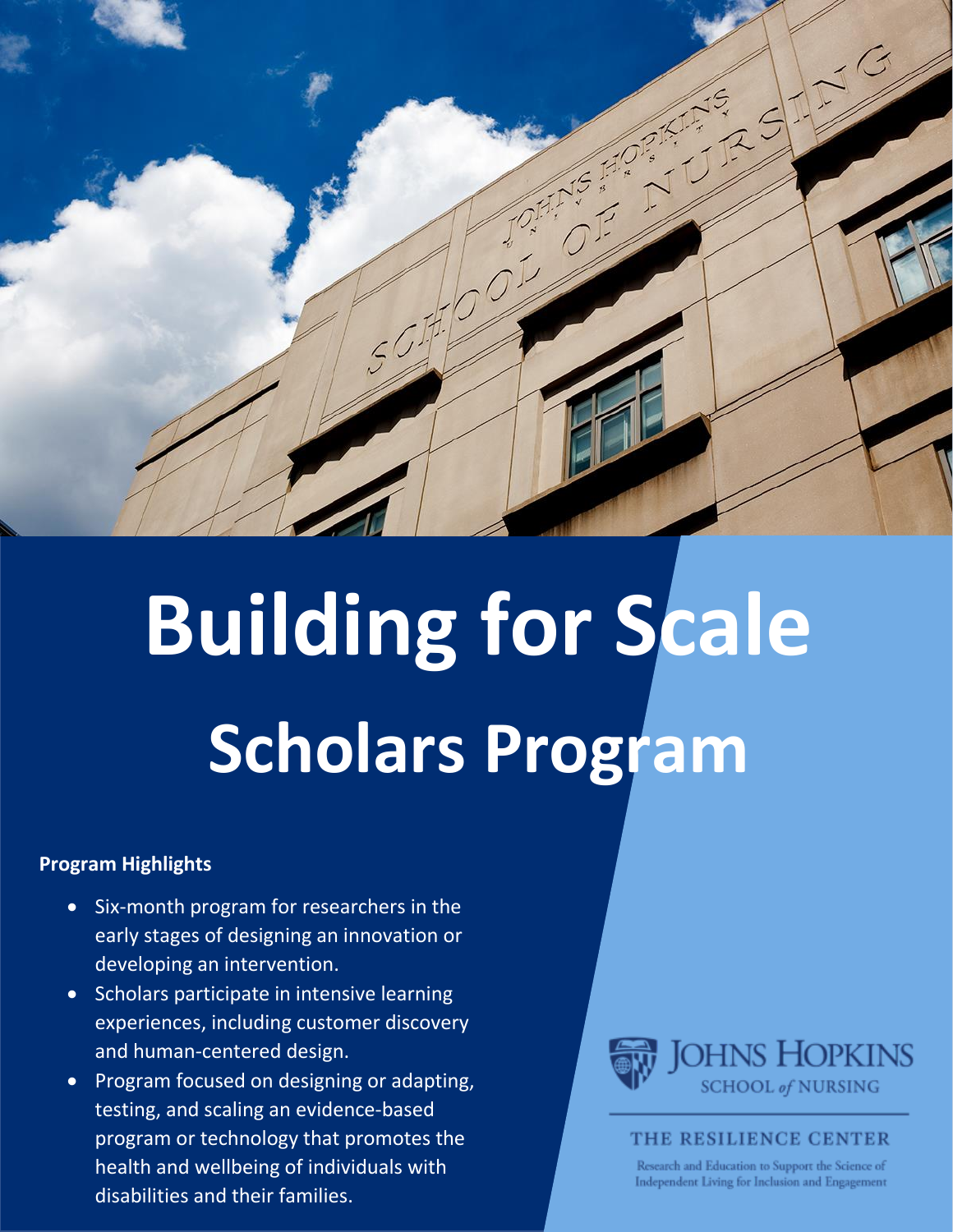# Building for Scale Scholars Program

The Johns Hopkins School of Nursing (JHSON) Building for Scale Scholars Program is designed to support talented behavioral researchers committed to developing or adapting, testing, and scaling an innovative, evidence-based program or technology that promotes the health and wellbeing of individuals with disabilities and their families. Researchers seeking to develop or adapt innovations that contribute to equity, inclusion and opportunities to maximize health in individuals with disabilities across the lifespan and their families are encouraged to apply.

#### Program Highlights

.

The Building for Scale Scholars Program is a six- month program intended for researchers in the early stages of designing an innovation or developing an intervention. Scholars will participate in intensive learning experiences focused on designing or adapting testable and scalable innovations that will best meet the needs of individuals and families in the disability community. The program is offered as a hybrid model, with a mixture of online and in-person components, and includes the following learning activities:

- The [I-Corps program](https://ventures.jhu.edu/programs-services/fastforward/resources-programs/icorps-program/) at Johns Hopkins, an immersive learning experience, is a key feature of the Scholars program. The I-Corps program challenges participants to test their hypothesis on their innovation's relevance and viability through customer discovery. Customer discovery is the process of learning the wants and needs of potential customers, stakeholders, users, and influencers to determine the real value of an innovation. The program includes two half-day workshops (in-person or virtual) plus 10-15 (virtual) hours per week over a four-week period for customer discovery interviews. In addition, scholars will work individually with a member of the I-Corps teaching team. The I-Corps program runs from April 21 – May 19, 2022.
- The Summer Research Institute (SRI) at the Johns Hopkins School of Nursing will provide scholars with best practices in human-centered design across stages of development, testing, and implementation to increase efficacy and sustainability of their innovation design. Through this two-day, in-person program, scholars will have the opportunity to workshop human-centered design methods and gain a better understanding of how to advance intervention design through co-creation with community partners. The Scholars Program covers up to \$1,000 travel expenses to attend the SRI in Baltimore. The SRI workshop is traditionally held in June (2022 dates TBA).
- Once the I-Corps and SRI programs are completed, scholars will have the opportunity to present during an online brainstorming session with other researchers to generate new ideas that strengthen their work.
- After completion of I-Corps, the SRI, and brainstorming session, scholars will work with JHSON faculty to refine and develop a purpose statement/specific aims page that will serve as the basis for future research and funding.
- At the conclusion of the program, scholars will lead an interactive online presentation on their proposed innovation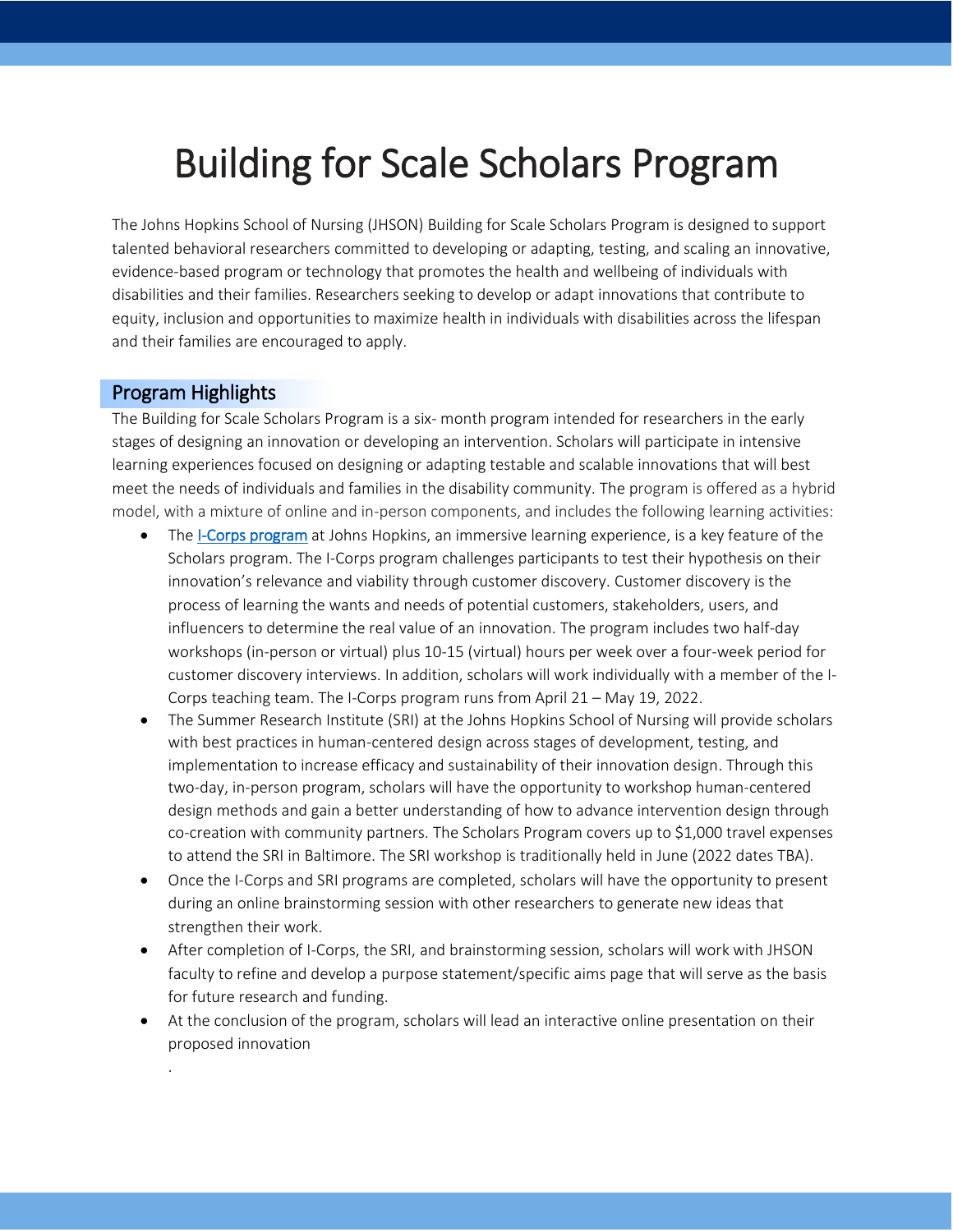#### **Eligibility**

- PhD or equivalent research doctoral degree
- Working in a(n) academic, practice or policy organization
- Proposed program or technology should be designed to improve equity, inclusion and opportunities to maximize health in individuals with disabilities and their families. The innovation should be clear and focused, although the design and implementation strategies may not yet be fully developed.
- Applicant must hold either U.S. citizenship or permanent residency.
- Applicants with disabilities and/or from other diverse, under-represented, or marginalized backgrounds are encouraged to apply.

#### Application Requirements

- **Completed Online Application** found **HERE** or visit<http://apply.interfolio.com/95682>
- Current Curriculum Vita or Resume including:
	- Educational background and degrees
	- Employment background
- Awards or fellowships received
- Publications
- Past and current research
- Personal Statement (300-word limit) describing:
	- Your current work in the field of disability and/or rehabilitation research and the experiences that led you to your current work and role.
	- How your work aligns with your career goals and how those goals will be advanced through this opportunity.
- Research Statement (750-word limit) describing:
	- Brief overview of the state of the evidence
	- Current work and proposed innovation or intervention
	- Anticipated benefit of proposed work to individuals with disabilities and families.
- Letter of Recommendation addressing the applicant's relevant experience, research competence or potential, and commitment to developing or adapting an innovation or technology for the disability community. Please include reference contact information for any follow-up if needed.
- Program completion. By submitting the application, applicant is committing to the completion of the program requirements.

#### Selection Criteria

Up to two scholars will be selected annually. Key factors considered include:

- The strength of the research experience of the applicant
- The applicant's potential for independent contribution to scientific knowledge
- A clear sense of purpose and articulation on how the Scholars Program would help the applicant achieve their goal of developing or adapting, testing, and scaling an innovation that contributes to equity, inclusion and opportunities to maximize health in individuals with disabilities across the lifespan and their families. The potential of the applicant to make a positive, long-lasting contribution to the disability community.